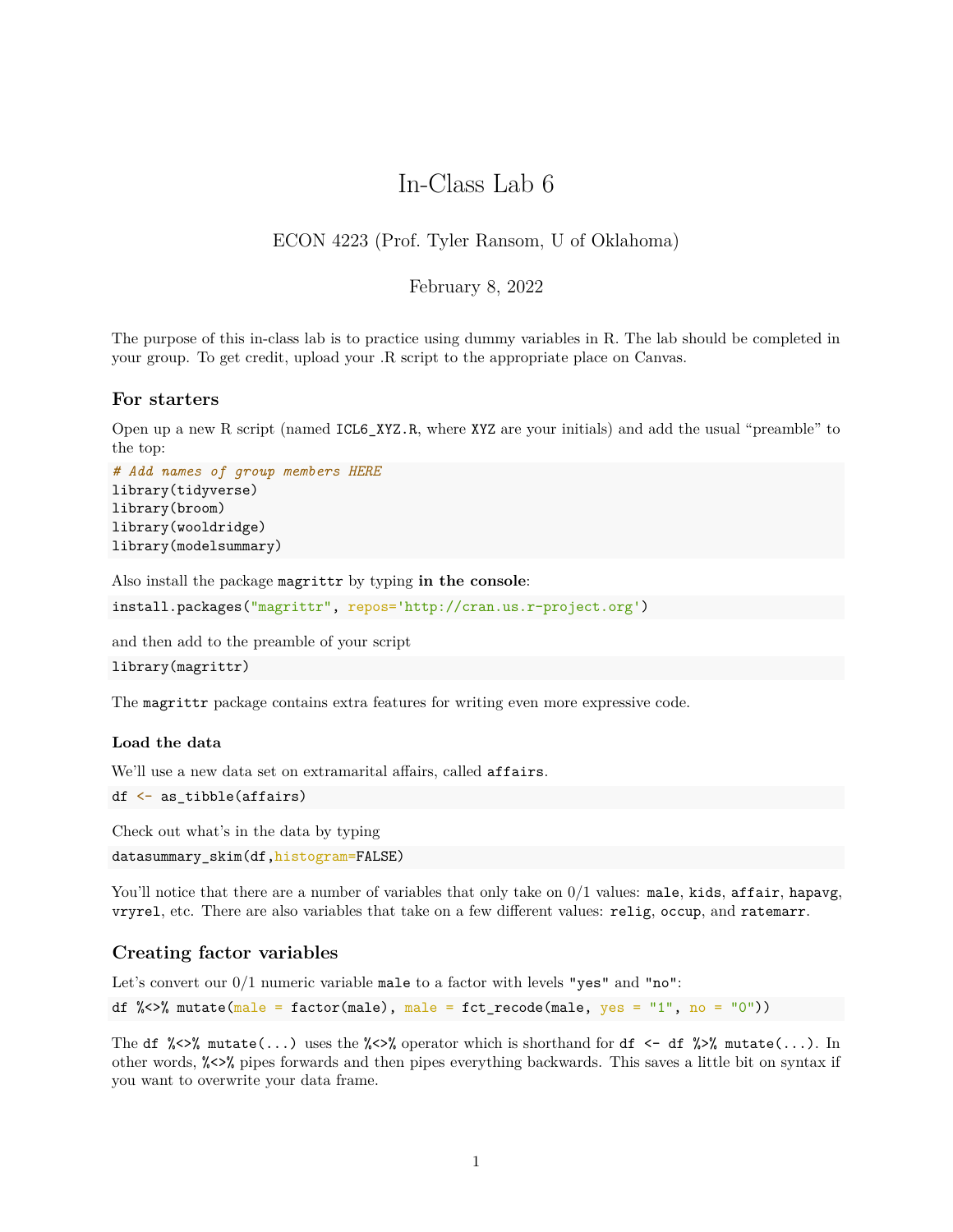The first part of the mutate() function converts the 0/1 values to categories named "0" and "1". The second part gives the categories more descriptive labels ("yes" and "no").

Let's repeat this for some of the other variables: ratemarr, relig, kids, and affair:

```
df \frac{1}{2} <>% mutate(ratemarr = factor(ratemarr),
               ratemarr = fct_recode(ratemarr, very_happy = "5", happy = "4", average = "3",
                                       unhappy = "2", very_unhappy = "1")) %>%
        mutate(<b>relig</b> = factor(<b>relig</b>),relig = fct\_recode(reelig, very\_relig = "5", relay = "4", average = "3",not\_relig = "2", not\_at\_all\_relig = "1") %>%
        mutate(kids = factor(kids), kids = fct_recode(kids, yes = "1", no = "0")) %>%
        mutate(affair = factor(affair), affair = fct_recode(affair, yes = "1", no = "0"))
```
where we used multiple pipe operators  $(\frac{1}{2}, \frac{1}{2})$  to do each factor recode in a separate step. (We could have also put them all into one giant mutate() statement.)

Do another datasummary\_skim(df,histogram=FALSE) to make sure the code worked in the way I told you it would. You'll notice that the factor variables now disappear from the datasummary\_skim() output. To have them show up separately, follow the steps in the next section.

#### **Summary stats of factor variables**

You can look at the frequency of factor variables using the datasum ary skim() function from the modelsummary package, or by using the table() function:

```
datasummary_skim(df, type="categorical", histogram=FALSE)
table(df$relig)
table(df$ratemarr,df$kids)
```
You can also use the **prop.table**() function to get shares within-row (margin=1) or within-column (margin=2):

```
table(df$ratemarr) %>% prop.table()
table(df$ratemarr,df$kids) %>% prop.table(margin=1)
table(df$ratemarr,df$kids) %>% prop.table(margin=2)
```
You can also create a histogram of a factor variable in  $ggplot()$  as follows:

 $ggplot(df,aes(x=ratemarr)) + geom-bar()$ 

This helps you visualize what share of the data falls into which category.

#### **Multiple regression with factor variables**

Let's run a regression with naffairs as the dependent variable and male, yrsmarr, kids, and ratemarr as the covariates.

est1 <- lm(naffairs ~ male + yrsmarr + kids + ratemarr, data=df)

Interpret the coefficient on ratemarrvery\_happy.

#### **Linear Probability Model**

Let's run the same regression as before, but this time use **affair** as the dependent variable. What happens when you run the following code?

est2 <- lm(affair ~ male + yrsmarr + kids + ratemarr, data=df)